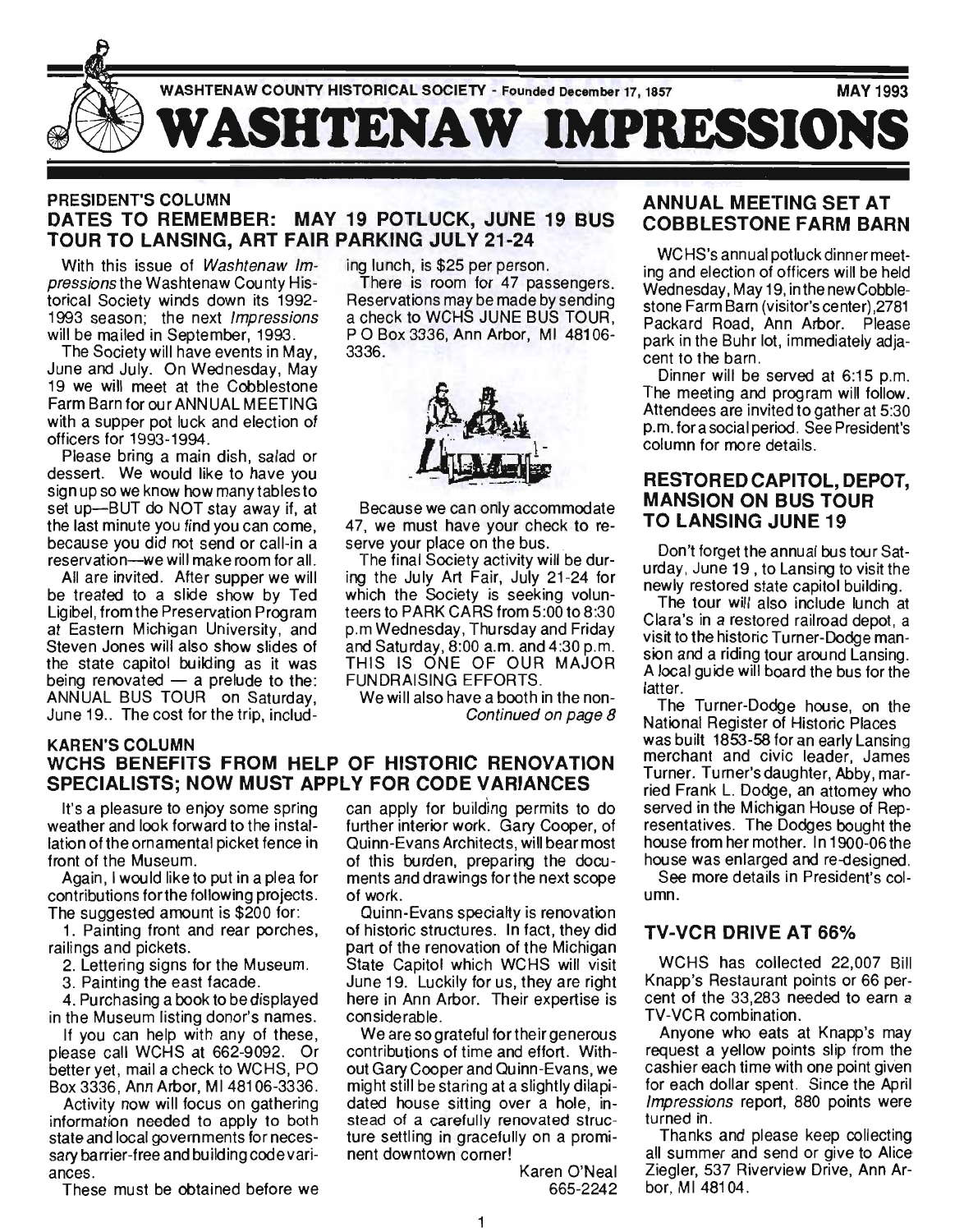# ANN ARBOR'S OLD WEST SIDE: **COMMUNITY WITH A GERMAN HERITAGE**

Ann Arbor's Old West Side was settled by German immigrants, people not just from Germany but from a certain part of Germany, GraceShackman, WCHS April speaker said.

With few exceptions they were Swabians from Wurttemberg in southwest Germany. They shared language, food, religion. They had large families and many intermarried. Descendants are still around today. It was a real community.

"That is one reason I'm able to research as much as I do. I get a lot more first-hand information from descendants than you might be able to where people dispersed more."

While the Old West Side as a historic district and neighborhood has defined boundaries, she did not confine her slide talk to those blocks west of Main Street but traced the history of German settlement in the Ann Arbor area.

"The first people in the area and in the Old West Side were, of course, Indians. They were here for 11 or 12 centuries before any white people came. It's not fair to leave them out, but they are hard to research because they didn't leave written records or many physical remains.

"But Liberty Street was an Indian path and people have told me they found arrowheads by Allen Creek before it was put in a pipe about 1926.

"About ten years ago some Boy Scouts found an artifact in Eberwhite Woods. They took it to University of Michigan anthropologists who said it was from a tribe in the Florida area with whom local Indians evidently traded."

She found a 1908 newspaper clipping at Bentley Library about a large old tree in David Allmendinger's yard being cut down (so his son-in-law, William Murray, could build his house, she later found).

"Neighbors were upset about cutting the tree because it was a large, beautiful old tree and they said the Indians had camped under it. It took three days to cut the tree down it was so big.

"When studying history in school, they tell you about the first this and first that," she continued. "When you study local history it doesn't always seem that clear. There are several people who claim to be the first German in Ann Arbor.

"Conrad Bissinger was first to set foot in Ann Arbor. He came in 1825, a



who was thinking of going to Michigan, to go with him. They left on foot for Buffalo to catch a boat on Lake Erie. They ran into Allmen-dingerthere and the three of them took the boat to Detroit. They walked to Ann Arbor.

"Mann bought a lot at First and Washington for a house and tannery business. The business was where the Ann Arbor Railroad is now.

"Allmendinger

Photos courtesy of Grace Shackman

1890 ALLMENDINGER HOUSE, 719 WEST WASHINGTON bought a farm (now Tree (left) cut down 1908to make way for Allmendinger son- the Westgate In-law, Judge Murray's house. Shopping Center

year after the town started. He was a bought farther out on Park Road. She baker from Baden near the Black For-<br>showed a picture of the Allmendinger est. (Baden is now part of the same farm house built in 1841 at Westgate.

"But there were just a handful of West Washington Street. houses in Ann Arbor and it couldn't "Probably all those people wrote support a baker then so he went to back to Germany and told how well Charleston, South Carolina, to work. they liked it here but Mann wrote a He saved his money and came back in particularly famous letter to a relative

1825, looked around, liked what he Josenhans circulated this letter all over saw, then went back to his family in and this got everyone else coming.

the first German in Ann Arbor because farms to the west in Scio and Lodi. By he stayed, but he came with two other 1832 there were enough to justify havfamilies who should also be given that ing their own church so they asked

many in 1824 and worked in New York, directors of the Basel Seminary in then Mexico awhile, and then came Switzerland right below Swabia. back to Reading, Pennsylvania. He "They sent Friedrich Schmid, a very sent for his family and was looking for remarkable man from all I can read. He

cided he would like to look at it. He was was to be a missionary in China or told Daniel Allmendinger up in Dansville, Africa but, instead, he was sent to New York, knew all about Michigan Michigan to preach to other Germans-

"Mann left on foot but found when he you just did it. got there that Allmendinger had just <sup>"</sup> "For a few years, he managed to left for Michigan. Mann convinced have a little mission in Sebawaing in

area) and Schilling state as Swabia.) . The Bissinger house still stands at 719

1832 to buy land here. named Josenhans and spoke about "Daniel Allmendinger also came in how wonderful Ann Arbor was.

Dansville, New York. "In a few years there were 25 or 30 "Jonathan Mann is sometimes called German families in Ann Arbor or on honor. **Mann** to write another letter to "A tanner, Mann came from Ger- Josenhans who was on the board of

a place to settle. trained as a blacksmith in early life but He heard about Michigan and de-<br>then went to the seminary. His dream and that he should talk to him. I guess in those days you didn't argue,

another man in town named Schil-ling, the Bay City area that ministered to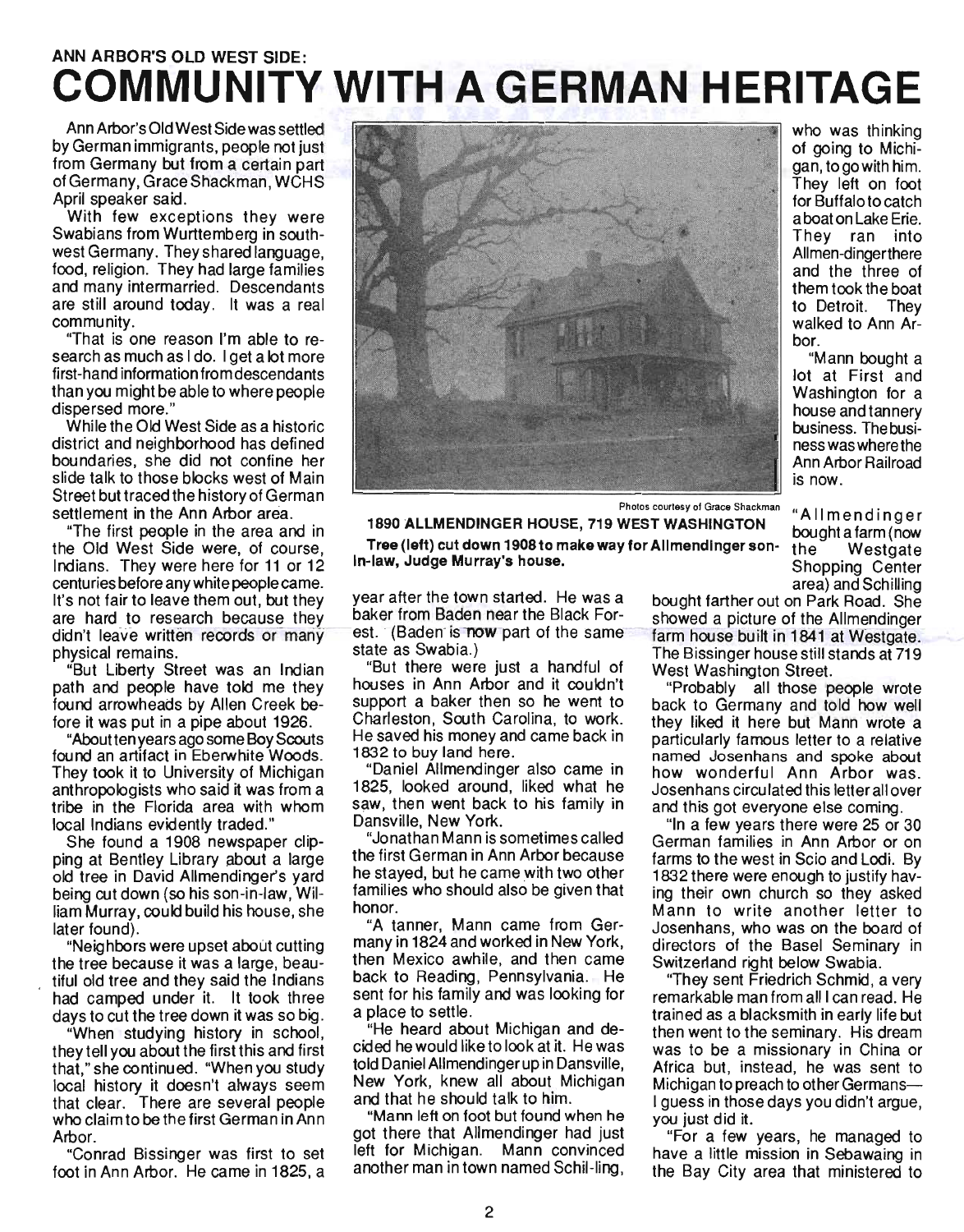

Mr. & Mrs. Jonathan Henry Mann were among the first Germans in Ann Arbor to come and stay In 1830.

Indians, but basically he ministered to Germans who wanted to hear preaching in German.

. "Because of the way he came, there are four churches that claim to be the first German church in Michigan. He was definitely the first German Protestant minister in Michigan.

"When he landed in Detroit, a bunch of Germans met him and asked him to preach to them. He did and they later became St. John's Lutheran Church. The Detroit people begged him to stay but he came on to Ann Arbor because they had sent for him.

"He went to Mann's and was warmly greeted by the Ann Arbor German community. He gave his first Ann Arbor area sermon in the one-room Sullivan School out Jackson Road.

"Salem Evangelical Lutheran Church on Scio Church Road later evolved from that so they claim they were the first German church."

She showed pictures of the first church building, a simple wooden structure built in what is now Bethlehem Cemetery in 1833 on land given by Allmendinger. "It cost \$200 or morethat was a lot of money forthat community. Some of it came from Germany, some from Philadelphia."

"When they tore down the first church in the 1880s, some people evidently saved pieces of board and made things out of them. It would be fun to find some of them some day." A boulder with a plaque now marks the site in Bethlehem Cemetery.

"Schmid actually had two churches out in the country for a while. He married Mann's daughter a year after he got here and Mann gave him , as a wedding present. a house out in the country in Lodi township across from Salem Church. He would preach at Salem every Sunday and also at the



First German Assembly House built 1833 in what is now Washington. The Bethlehem Cemetery on Jackson Road. Torn down In 18805. Mann house was

onewhere Bethlehem Cemetery is now.

"In addition to that he went all over southeast Michigan where people begged him to come. He went on foot for six years until he was given a horse by somebody who was leaving. He went as far north as Saginaw, as far south as Monroe, as far west as Allegan and east to Detroit.

"The official record says he started 20 churches. I think he started more than that. Any church that was fou nded in that era, he would have been the first person to preach there.

"When he was back here, he was more than a preacher. If a doctor wasn't available, they would call him. If there was a dispute, he was the one people would come to. Evidently his wife spoke a lot better English than he did, so she was often the translator.

"He led a very, very busy life. His whole family was brought into the work too. His father immigrated over here after a few years. His father knew a lot about herbal medicine so he helped with some of the doctoring and even some of the preaching.

"People were always staying in the house. There was a memoir written by a son where he said, at times, our house resembled a hotel except that the guests didn't have to pay.

"Mann's descendant said similar things. Evidently Mann's house was always full of people coming to this country. They· would stay and, even though he didn't have a whole lot of money, he would feed them. In later years, they paid him back many times. If they farmed, they would give him farm products. It seemed like a very supportive community.

"By 1839, as Ann Arbor kept growing, people in the city didn't like going way out in the country to church, which they thought going out to the Bethle hem now and the church where the parking lot is.

Cemetery site was. Forawhile, Schmid came into town every other week and preached in various meeting

"In 1844, the church moved into town. church was built in 1845 kitty-corner from Mann's house at First and

where Kiwanis is

spaces.

"Schmid himself moved into town and lived on Main Street after 1845. His house was where the empty lots are now for the Estelle Schneider project. (400 block of South Main near Packard).

"After the Schmids moved into town, he would go out in the country sometimes to preach, but it got to be less and less. Eventually the country church was just used for weddings and funerals.

''The same year the An n Arbor church was built, the Old West Side was laid out by William Maynard, a business man and one of the group of men who donated land forthe University of Michigan.

"An 1874 map shows the Old West Side area laid out in three additions to the city. It shows German Turner Park and Relief Fire Company Park south of Madison between Fourth and Sixth Streets. A lot of people think the German parks were where Wurster Park is today but they were just west."

She showed a picture of William Maynard's house which later became the Elk's Club and more recently was the Ann Arbor Civic Theater headquarters before it was torn down. It is now a parking lot. "In it's heyday, it was a real beauty spot of the town."

"West ofthe Old West Side was Eber White's farm. His house was at the corner of Eberwhite and Liberty. He was a New Yorker, not a German.

"I put in a picture of the Old West Side area as seen from the old Courthouse tower because you can see how empty it was. Even though it was laid out in 1845 and two more installments, it wasn't settled lot by lot as in subdivisions today.

"When I research homes for the Old West Side house tour, I often find that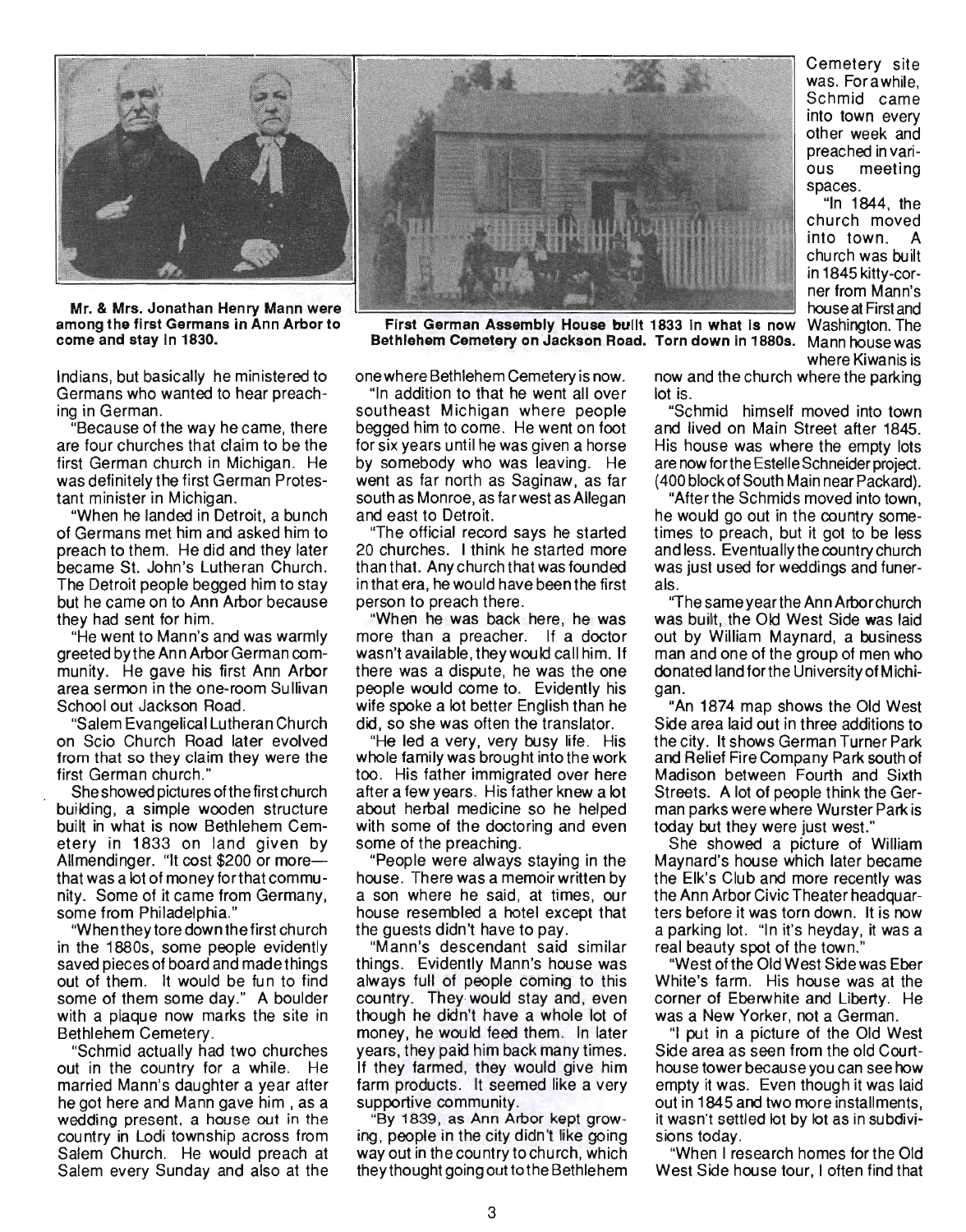whole families lived near each other. I think a family could buy a house and later, when the kids were ready, they could use the empty lot next door. When a relative came from Germany, they could build around the corner.

"Another thing that influenced how it was settled was Allen's Creek which ran through the old west side. The higher land along Liberty and Huron, the main streets, was settled first, then the side streets got filled in.

"Mulholland Street used to dead end at Allen's Creek. There was a cement wall so cars couldn't go into the creek right below. After they put the creek in a pipe, they extended the street.

There was a lot of music in the old west side community-the Germans were very big in music." She showed the WashtenawTimesband and noted there were Otto's, Staebler's and others."

Ms. Shackman showed a picture (exterior) of a former bowling alley for German park, now a house.

"The earliest and best known German society is the Schwaben but there were quite a few others. The Schwaben Hall is on Ashley. It's supposedly for  $i$ nsurance but it's a lot more than thatfellowship, health and so on."

"Other aspects of German culture were food, German language newspapers and, of course, education is important. When the Ann Arbor church was built in 1845, they started a school in the basement with German language instruction in all subjects, not just church subjects.

"In 1860 they built a school on First Street with all grades up to eighth. They continued teaching in German until World War I. If it hadn't ended then, it soon would have ended anyway because they started teaching more and more in English. People who wanted it all in German said they were teaching too much in English but people who wanted their children to be more of a success in America wanted more in English."

Three houses now stand on the school site. A woman named Lucille Zemke told me her dad bought the school. He built the first house on the playground and moved his family in. He built the other two houses and used

the stone from the school foundation for porches. He used a door from the school on one house.

"Zion Lutheran Church also had a parochial school, though not as long term. It was just junior high and they



Local Germans were big on music. This was one of several near Packard not German bands of earlier days. **Farman bands** of earlier days.

taught in English. The church then was where Comerica Bank is now at Fifth Avenue and Washington Street. The school met in a building behind it which is where the telephone company is now. The school was accredited so that pupils could go on to high school.

"Bach School, a public school, was started in the neighborhood in 1858. Even though it was a public school, it had mainly German teachers which must have been more than a coincidence. The school board must have assigned them there.

"People who went there told me they always knew what church their teachers went to. They would go to Bethlehem or Zion and if they didn't go to their church they went to the other one.

"Bach School was called the Second Ward School originally. AnnArborwas divided into wards as it is now but the ward boundaries stayed the same much longer than now. Each ward had a school.

"It was renamed Bach School after Philip Bach died. Bach was one of the Germans who assimilated faster than a lot of the Germans. In the early days of this town, it was English people from the East Coast who ran the town.



First Bethlehem Church In Ann Arbor, built 1845 at First and Washington In what is now a parking lot.

"Philip Bach married an English woman, Anna Botsford, whose family lived out in the Geddes area. He was mayor and on the school board. He was well known and it made sense that his name should be given to the German school.

"Bach's house was on Main Street "Now comes

the big schism between Zion and Bethlehem Churches. In 1871 Schmid had been there for 38 years. I think he was ready to retire. His health was not as it should be. Pastor Hermann Reuther was called. also from the Basel Seminary.

"After he came the church was filled to overflowing. Maybe this was because, even though Schmid was so wonderful and they all loved him, by then everybody must have known what he was going to say.

"Here was somebody new preaching. The congregation got too big for the church so they said we've got to build a new church. The had a subscription drive and everybody was supposed to give money. Some who didn't were kicked out.

"They formed Zion Lutheran Church. It sort of begs the question why they didn't give money. It wasn't that they couldn't. Schmid was one ofthe people who left.

"There are lots of explanations. Pastor Willimann of Bethlehem Church thinks it was jealousy-Schmid didn't like it that Reuther was getting so many people to his service.

"There's a paper I read at Bentley Library that has a theory that the upwardly mobile Germans went to Zion. After a time in Zion a lot of them even went on to English churches.

"My opinion is that if it hadn't happened then, it would have happened fairly soon. In the early years, just being Protestant and German, you were in one church. But as it got to be a bigger group there could be more theological differences.

"They split into Zion Lutheran and Bethlehem Church which became a United Church of Christ. I'm no theologian but I know Zion is closer to Catholicism. The Lutherans were the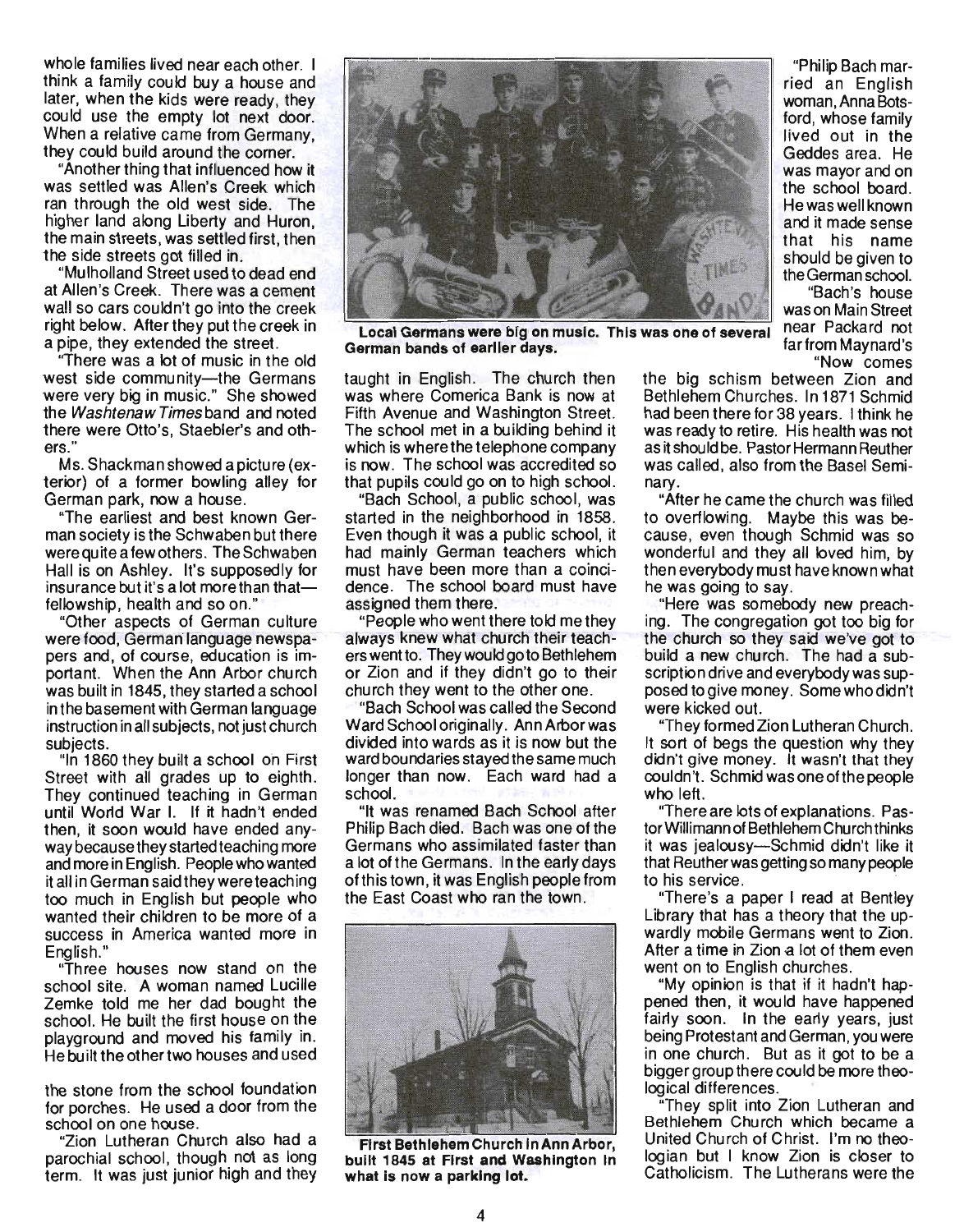first church to break off from Catholicism. You might say it's more 'high church' and Bethlehem is more liberal, whatever that means.

"Of other churches Schmid started, some are Lutheran , some are United Church of Christ. I don't know why congregations chose one or the other but that is the case.

"The early church in what is now Bethlehem Cemetery was called Zion, so when this group left and said they were Zion Church, they said they were the original, so that is the fourth church that can say they were the first in Michigan."

Twenty years later, Bethlehem did get a new church on Fourth Avenue between William and Packard. She showed a 1930s picture of the church taken before more recent additions.

The first German church building in Ann Arbor at First and Washington was later used by Mack & Company department store to house horses they used to make deliveries.

Still later Mayor William E. Brown, Jr., had a car dealership there and the church building was torn down to make more room for cars. It is now a parking lot.

"Two other churches are important to the history of the Old West Side. First, the German Methodist Church was formed in 1847. There were other German Methodist Churches in Ohio that sent someone up to Ann Arbor to form one.

"Interestingly, Daniel Allmendinger was one of their founders. He was the man who gave land for the first German church in Bethlehem Cemetery. He left and joined this new church. One hint I have is that his wife died and he married a second wife. I wonder if she was a Methodist.

"Their first church was on the [northwest] corner of Division and Liberty but in 1897 they built the church at West Jefferson and Fourth Streets. Nowthe Reorganized Church of Jesus Christ of Latter Day Saints is in it. They love it and keep it up nicely.

"The German Methodists now call themselves the West Side Methodists. Theirchurch is on South Seventh Street.

''The other West Side German church is St. Paul's Lutheran. In 1908 some University students who were members of the Missouri Synod Lutheran Church wrote to their headquarters and asked for a church in Ann Arbor.

"The officials decided Ann Arbor could support a church and the best place would be the west side because that's



'Cabin house,' ca. 1850, 626 West Liberty, now restored.

where the Germans were.

"At first they met in a little church at Chapin and Huron. They bought the former Henry Krause home at Third and Liberty and used it as half parsonage and half school. St. Paul's had a school long after Bethlehem and Zion no longer had their schools.

"In the 1930s St. Paul's tore down the Krause house and built the present Tudor style church. Thechurch seemed to appeal more to recent immigrants.

("Krause had been a tanner as well as Mann. In the early days there were at one time six tanneries in Ann Arbor.)

"What did these people do besides go to church and school? They had to make a living, obviously. Mostly they were craftsmen if they were not farmers. They were usually trained in Ger-



Stonemason George Eberwein (right) built many of the stone porches on Old West Side houses. Co-worker Chris Sager on left.

many and very good at what they did.

"The very first thing I researched were the porches. All over the west side are porches with stone walls with designs. The designs are subtle but you can see a round stone and others coming out from it like sun rays or a sunflower.

"People know that a man named George Eberwein did them. There are a lot of things in the Old West Side that everybody knew but nobody had written down. Some even knew who his daughter was and where she lived. I called her and she gave me a picture of her dad."

"Harry Koch's father and two uncles had Koch Construction Company. They built a lot of buildings all over Ann Arbor." Ms. Shackman showed pictures of Koch's home and a construction scene at Alumni Memorial Hall (U-M Art Museum) which Koch Brothers built.

The one-time Keck Furniture Factory at Fourth and William is now used for offices. She showed exterior and interior views. The 1870s style house of brewery owner Peter Brehm is today The Moveable Feast restaurant and catering business.

"David Allmendinger, who had the organ factory, started making organs upstairs in his house. His father-in-law had taught him how. He kept expanding. His factory at Fourth and Washington is still there.

"Allmendinger made pianos too. He did very well for a while when everybocly had to have a piano or organ to make their own music. After people had record players they could listen to other people make music."

She showed a picture of Beverly Pooley playing an Ann Arbor Organ. "There's one at Kempf House [which is owned by WCHS} and other people have them.

"The David Allmendinger house is still there on Washington Street. His granddaughter, Dorothy Wagner, lived there until she died, I think in the last year."

She loaned Grace pictures of the house with a horse and buggy in front and of the back yard. "Allen Creek ran behind the house. They dammed it up and had goldfish ponds. They had beautiful gardens and a gazebo. It was quite a showplace."

"William Murray, probate judge, who married David Allmendinger's daughter, Julia, was Mrs. Wagner's father.

"Judge Murray's house, on Washington between Murray and Mulholland, the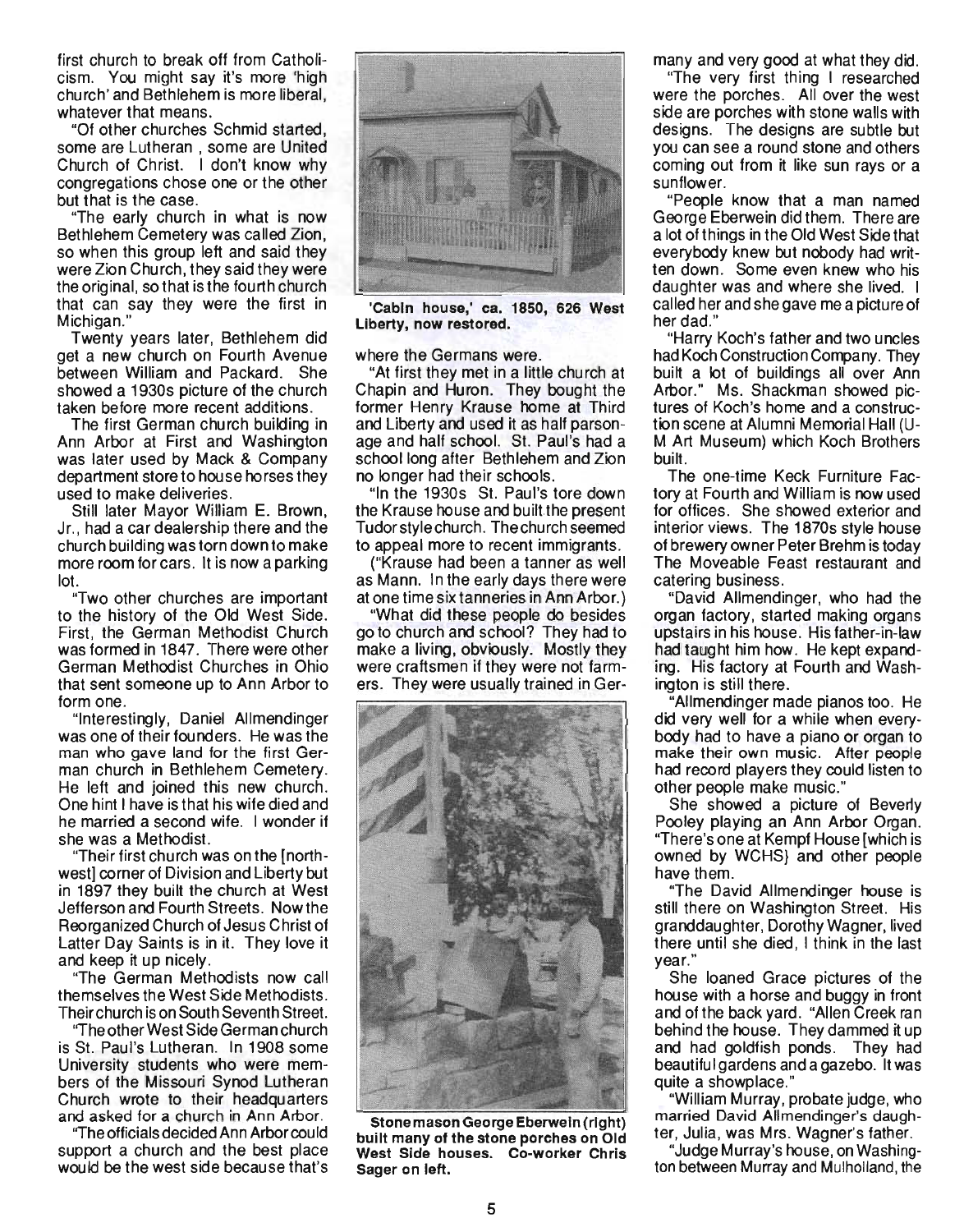one they cut down the tree for, has been on the Old West Side homes tour a couple of times. Murray laid out the two side streets, the first named for himself, and the other for the farm it was on.

"Another business was the flour mill, now Ann Arbor Implement [210 South First]. The flour mill sign is still visible up on the side of the building. The Blind Pig night club was part of the mill.

"The milling business was owned by Frank Allmendinger and a Schneider. Frank did the bookkeeping and business end and he lived in the former American Legion [1035 South Main] which I think will be torn down soon. Frank's wife was Pauline - that's why Pauline Street runs right into it.

The hands-on partner, the miller, was a Mr. Schneider who lived about two houses up from The Moveable Feast.

"When I first started researching, I had a wonderful source of information, a man named Arthur Reiff, who seemed to have a perfect memory for everything.

"He remembered being at the mill as a boy. I called him when I was doing an article on the mill and was telling him about Schneider. Hesaid, 'No, no, itwas Mr. Miller.' He remembered him in overalls with flour all over him and he was positive it was Mr. Miller, while I had written documentation that it was Schneider. .

"About a half-hour later, he called back and said he had figured it out. It was Mr. Miller Schneider. There were two Schneiders in the community so they called this one Miller Schneider to differentiate him from the other one.

"Another business was the carriage factory. Christian Walker was the main owner but there were a Grossman and Brown who were co-owners.

"Mr. Brown's son told me the carriages were made from scratch. They had a blacksm ith shop in back where they made the wheels and metal part. They had a carpenter shop where they made wood seats and a place where they did upholstery and painted them .

"Each one was custom-made. You went in and ordered it; telling them what size and color. Today the carriage factory is the Ann Arbor Art Association headquarters on West Liberty.

"They , of course, folded when cars came in. They tried to hold on. They did a little bit of car work but didn't make it, unlike Studebaker which did make it into the car business.

"People from the farms west of Ann Arbor came into town and started businesses. A prime example was the Staebler family. Frederick Staebler came in the first wave of immigrants shortly after Mann and Allmendinger and company. He farmed out on Jackson Road near Farmer



Fred, ran a grocery Home of Tanner Henry Krause at 420 West Liberty, replaced store where the Old In 1930s by St. Paul's Lutheran Church German Restaurant German Restaurant

Grant's. There is a Staebler Road out there.

"By 1885, his son, Michael, had inherited the farm and had enough money that he came into town and started in to business.

"Michael built a hotel, first named the Germania, at Washington and Ashley. It was also headquarters for the Germania Association, similar to the Schwaben with even more ideas of helping people get better through physical exercise and betterment of the mind. They were going to have lectures and concerts.

"At first, the hotel was just three stories. The third floor was higher because that was the hall for the Germania Club. Ten years later he added a fourth story and changed it all to hotel rooms. He renamed it the American Hotel.

"Today, the Earle Restaurant is in the basement, the top three floors are law offices. The main floor tenants keep changing. A new cafe is expected to open soon on the corner."

An interior picture of the hotel showed the man who would meet the trains with horse and buggy, college kids who took turns being desk clerks and Michael, himself, behind the bar. "Later, he let his son take over----this was a very common idea to set your son up in business."

An interior of the hotel dining room showed tables with white linen table cloths and waitresses in the long dresses of the day and aprons. Townspeople as well as hotel guests ate there and patronized the saloon .

"The hotel was three storefronts wide on Washington---the one closest to Ashley was the lobby, next the bar and the third, a store. The dining room was behind the lobby with a kitchen between dining room and bar. "

Ms. Shackman said most of her information came from Warren Staebler, a grandson of Michael, who grew up in the hotel.

"In the store, Ed Staebler sold all kinds of things. At first he was selling farm implements because that's what he knew. They sold sewing machines, they sold bicycles because the boys were into bikes . They sold coal.

"Across the street, another son,

is today. He was the father of Edith Staebler Kempf. Like the restaurant today, the grocery store building was Lshape. You could enter from Ashley or Washington.

"The Staeblers were the first car sales people in Ann Arbor. The Toledo Steamer they first sold didn't do too well. They lived at Third and Liberty and they couldn't always make it up the hill. They went on to sell other cars and eventually turned it into a real car dealership.

"Right behind the hotel was a little wooden building. They took it down and put up a brick building fortheir dealership. The Bird of Paradise night club is there now.

"The hotel dining room closed in 1927 and was made into a showroom for cars. When people started driving cars, they needed gasoline. At first they bought it at the curb from Staebler Grocery across the street."

A safer idea was to go into a gas station. The Staebler-Kempf gas station operated out of Philip Bach's house with a new front added.

"Neil Staebler, grandson of Michael and son of Edward Staebler, had the business with Paul Kempf who married Edith Staebler. Neil's father was a mayor of Ann Arbor.

There were lots of other stores operated by Germans who came from farms, she said. Fiegels and the more recent ownerof Fiegels, Sager, came from farms.

"Mack & Company was a big department store here before World War II. It started as Mack & Schmid. It occupied several storefronts on Main Street. When Schwaben Hall was built, the two top floors were built for Mack & Company. There was some sort of walkway over the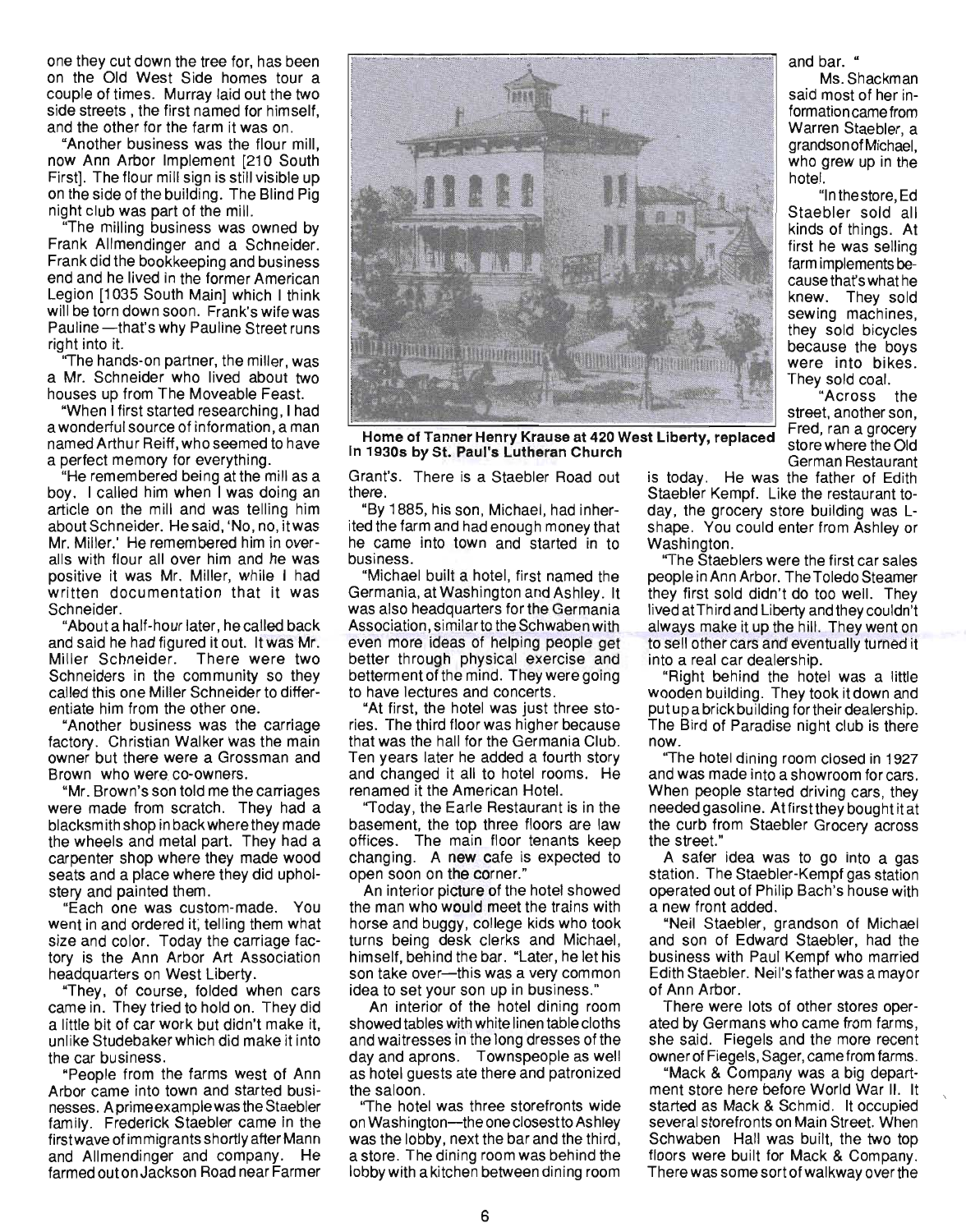alley.

The Muehligs were another German family. She showed Fay Muehlig's house on Liberty. It is trimmed with metal scallops that look like wood. Muehlig's had a hardware store and sold tin ceilings that were common in houses of that era.

"There was Bertha Muehlig's, which I can even remember, which was a housewares or dry goods store, and also Muehlig Funeral Chapel, It is the oldest funeral home in the state of Michigan and one of the partners is still a Muehlig."

An Atwater-Kent radio sign could be seen in an interior picture of Schlenker Hardware. Wild & Company mens wear store closed in recent years after going several generations.

She had pictures of the Jefferson Market across from Bach School, one of the small groceries that once dotted the west side, Trubey's house where they had an ice cream business, and two Hunter gas stations, one now Applerose Health Food store, and the Spanish style station on. Huron, now a flower shop.

Other industries included the American Broach factory, Argus Camera, which was a big employer, and a gauge company, King-Seeley, that operated on the Krause tannery site.

After World War II, some homes in the old west side were divided into two units and rented. A few lots were cleared and apartment buildings erected.

Then Art Carpenter, who started Kerry town, wanted to build a large, block long apartment project on First Street between Jefferson and Madison.

Old and new residents joined in opposition to that and formed the Old West Side Association in 1967. In 1972, the Old West Side became the first entire neighborhood listed on the National Register of Historic Places.

Much of the Old West Side is governed by an historic district ordinance. Buildings can't be torn down. Porches can't be filled in unless they already were before the ordinance.

"I know to some people the idea of an historic district ordinance is controversial because people think your home is your castle. But I think it matters to ali of us what we see every day and we have rules, such as you can't keep old cars on your front lawn. We have setback rules , rules you just can't let weeds grow. I see this as further extension of that."

Ms. Shackman showed some reminders of the past that still exist in the Old West Side-a hitching post, a carriage step and a number of carriage barns, now used as garages.

Atthe requestofthe Reorganized L.D.S. Church, a committee from the Old West Side Association suggested a tri-color scheme for the parsonage to highlight



Old West Side street scene on Mulholland.

detailing, such as its fish scale panel. It is painted cream, beige and brown.

"St. Paul's Church bought two houses behind the church to extend their parking lot and were surprised when told the ordinance does not let you tear down buildings.

"Then they offered to move them but the Historic District Commission refused because the ambience is not the sameit leaves a big empty space.

"Most of their people can park in the Krause Street lot a half block away but they said they stili needed more parking for older and handicapped people. A compromise was worked out. They have an exit that goes around the houses so that more people can park behind the church.

"A tailor moved into a house on Liberty and closed in the porch. The association and historic district told him he couldn't. Eventually, he opened the porch.

·One house on Washington near Seventh was in such bad condition that Grace thought they could get permission to tear it down, but they didn't and it has been fixed up nicely."

She ended with pictures of what they call the "cabin house" at 626 Liberty, one of the oldest in the area. The owner's boy friend wanted to tear it down and build a senior citizen high rise with underground parking.

"Somepeoplethinktheordinanceshould be advisory, but, if it was, this house would be gone. It was finally sold to Doug Trubey who started restoring it in 1986.

"The first thing he did was build a red two-story carriage barn in back which I think is just beautiful. Obviously, if you have a housethatsmall, you need alotof storage space. If he had built a two car garage, it would have ruined the looks.



# **TRAVELING EXHIBIT GAME OFFERED SCHOOLS, GROUPS**

WCHS offers a traveling exhibit of small artifacts set up as a humorous "What is it?" game to schools for children and another for adults. They are available for classes and meetings, subject to volunteer availability. Information: Arlene Schmid, 665-8773.

## **1904 HIT AND RUN THREW EDITOR FROM BICYCLE**

Eugene J. Helber, editor and proprietor of the Washtenaw Post (a German language newspaper) was the victim of what proved quite a severe accident this afternoon about 2 o'clock when he was run down by an auto at the corner of Main and Washington Streets near Wadhams, Ryan and Reule's (store), according to the Ann Arbor Daily Times, June 1, 1904.

The article said the editor was thrown from his bicycle and injured and it was a hit and run accident by a carfrom Ypsilanti. The next day the Ann Arbor Argus reported that Editor Helber received a letter from Prof. E. A. Lyman of Ypsilanti, one of the occupants of the auto in the accident, saying he regretted greatly that the accident occurred. But it seemed to be his position that Helber was to blame.

## **RIVERFEST EVENTS SET**

Huron RIVERfest '93, a celebration of river communities and ideas, will take place May 14-22, with events in Washtenaw County May 17-19, all sponsored by the Huron River Watershed Council.

Local events are planned at Hudson Mills Metropark Monday evening the 17th, mid-day at Dexter and evening at Ann Arbor, Tuesday, the 18th, and at Parker Mill mid-day and Riverside Park, Ypsilanti, evening of 19th.

## **HOW TO JOIN, DONATE**

Send name, address and phone number with check or money order payable to Washtenaw County Historical Society to: WCHS, c/o Patty Creal, Treasurer, Box 3336, Ann Arbor, MI 48106-3336.

Annual dues are: students, seniors (age 60+) \$10; senior couple (one 60+) \$19; individual, \$15; family/couple, \$25; patron \$100; association/business \$50. Information: 662-9092.

Donations gratefully received to help make our museum a reality. If you combine a donation and membership on one check please indicate amount intended as donation to help keep books straight.